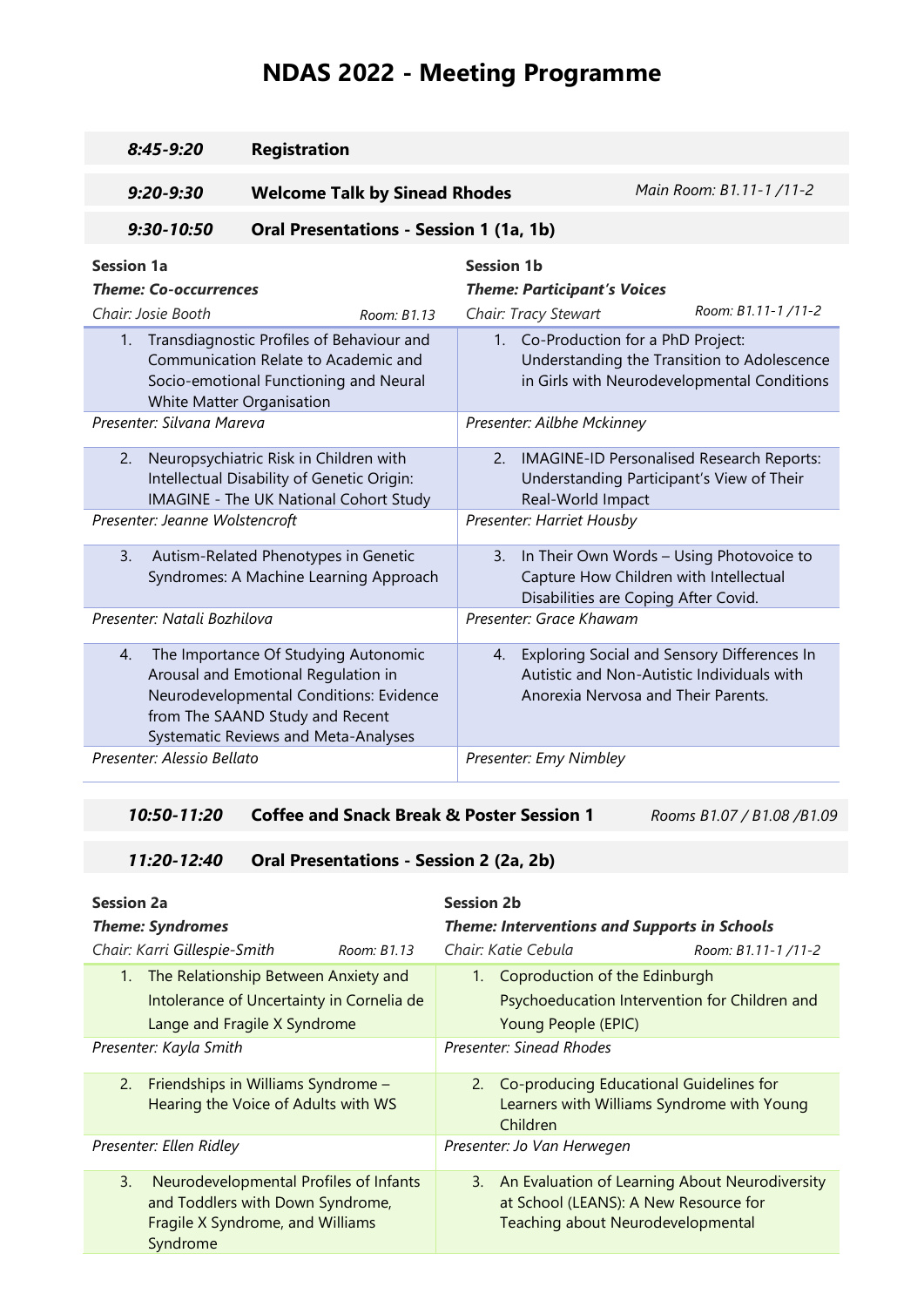|                                                                                                           | Differences and Promoting Acceptance in<br><b>Mainstream Primary Schools</b>                                                                                                                                                                                               |  |  |
|-----------------------------------------------------------------------------------------------------------|----------------------------------------------------------------------------------------------------------------------------------------------------------------------------------------------------------------------------------------------------------------------------|--|--|
| Presenter: Dean D'Souza                                                                                   | Presenter: Sarah McGeown                                                                                                                                                                                                                                                   |  |  |
| 4. Cross-sectional and Longitudinal<br><b>Assessment of Cognitive Development</b><br>in Williams Syndrome | 4. Results from the I-SOCIALISE Study: a Cluster<br>Randomised Controlled Trial Investigating the<br>Social Competence and Isolation of Children<br>with Autism Participating in LEGO® based<br>therapy ('play brick therapy') groups in<br>mainstream school environments |  |  |
| Presenter: Emily Farran                                                                                   | Presenter: Ellen Kingsley                                                                                                                                                                                                                                                  |  |  |

#### *12:40 – 1:20* **Lunch and Poster Session 2** *Rooms B1.07 / B1.08 / B1.09*

### *1:20 – 2:10* **Early Career Keynote: Alex Hendry**

*Room: B1.11-1/B1.11-2*

*Title: "Strengths, difficulties and diversity in the development of attentional control and executive functions amongst children with a family history of autism and/or ADHD"*

| 2:10- 3:30 | <b>Oral Presentations - Session 3 (3a, 3b)</b> |  |  |
|------------|------------------------------------------------|--|--|
|            |                                                |  |  |

| <b>Session 3a</b>                                                                                                                                     | <b>Session 3b</b>                                                                                                       |  |  |
|-------------------------------------------------------------------------------------------------------------------------------------------------------|-------------------------------------------------------------------------------------------------------------------------|--|--|
| <b>Theme: Other Neurodevelopmental Disorders</b><br>Chair: Sinead Rhodes<br>Room: B1.13                                                               | <b>Theme: Genetics</b><br>Chair: Debbie Riby<br>Room: B1.11-1/11-2                                                      |  |  |
| UK Research Update on Tuberous Sclerosis<br>1.<br>Complex (TSC): An Exploration of TSC-<br>Associated Neuropsychiatric Disorders<br>(TAND)            | 1. Fragile X Syndrome: A Longitudinal Analysis<br>of Genetic Modifiers and Behavioural<br>Trajectories Over Three-Years |  |  |
| Presenter: Stacey Bisell                                                                                                                              | Presenter: Hayley Crawford                                                                                              |  |  |
| Distress and Coping in Children with<br>2.<br>Neurodevelopmental Disabilities and Their<br>Parents during CoVID and Recovery: A<br>Longitudinal Study | Face Looking in Young Children with Down<br>2.<br>Syndrome in the Context of Parent-Child<br>Interaction                |  |  |
| Presenter: Karri Gillespie-Smith                                                                                                                      | Presenter: Hana D'Souza                                                                                                 |  |  |
| Tonic Pupil Dilation During Sustained<br>3.<br>Attention in Children with ADHD                                                                        | Discovery of 42 Genome-Wide Significant<br>3.<br>Loci Associated With Dyslexia                                          |  |  |
| Presenter: Ursula Schöllkopf                                                                                                                          | Presenter: Michelle Luciano                                                                                             |  |  |
| Object Interaction and Sensorimotor<br>4.<br>Prediction in Children with Developmental<br><b>Coordination Disorder</b>                                | Sensory Processing in Genetic Syndromes<br>4.<br>Associated with Autism                                                 |  |  |
| Presenter: Gavin Buckingham                                                                                                                           | Presenter: Harriet Smith                                                                                                |  |  |

| $3:30 - 4:00$ | Coffee and snack break and poster session 3                                                                                 | Rooms: B1.07 / B1.08 / B1.09 |
|---------------|-----------------------------------------------------------------------------------------------------------------------------|------------------------------|
| $4:00 - 4:50$ | <b>Established Career Keynote: Nikki Botting</b><br><b>Title:</b> "Language, cognition and well-being in atypical children" | Room: B1.11-1/B1.11-2        |
| $4:50 - 5:00$ | Remembrance of Oliver Braddick led by Jo Van Herwegen                                                                       | Room: B1.11-1/B1.11-2        |
| $5:00 - 6:00$ | <b>Wine reception</b>                                                                                                       | Level's Cafe                 |

*\*There is a Quiet room (B1.10) for whomever might want to use it throughout the day*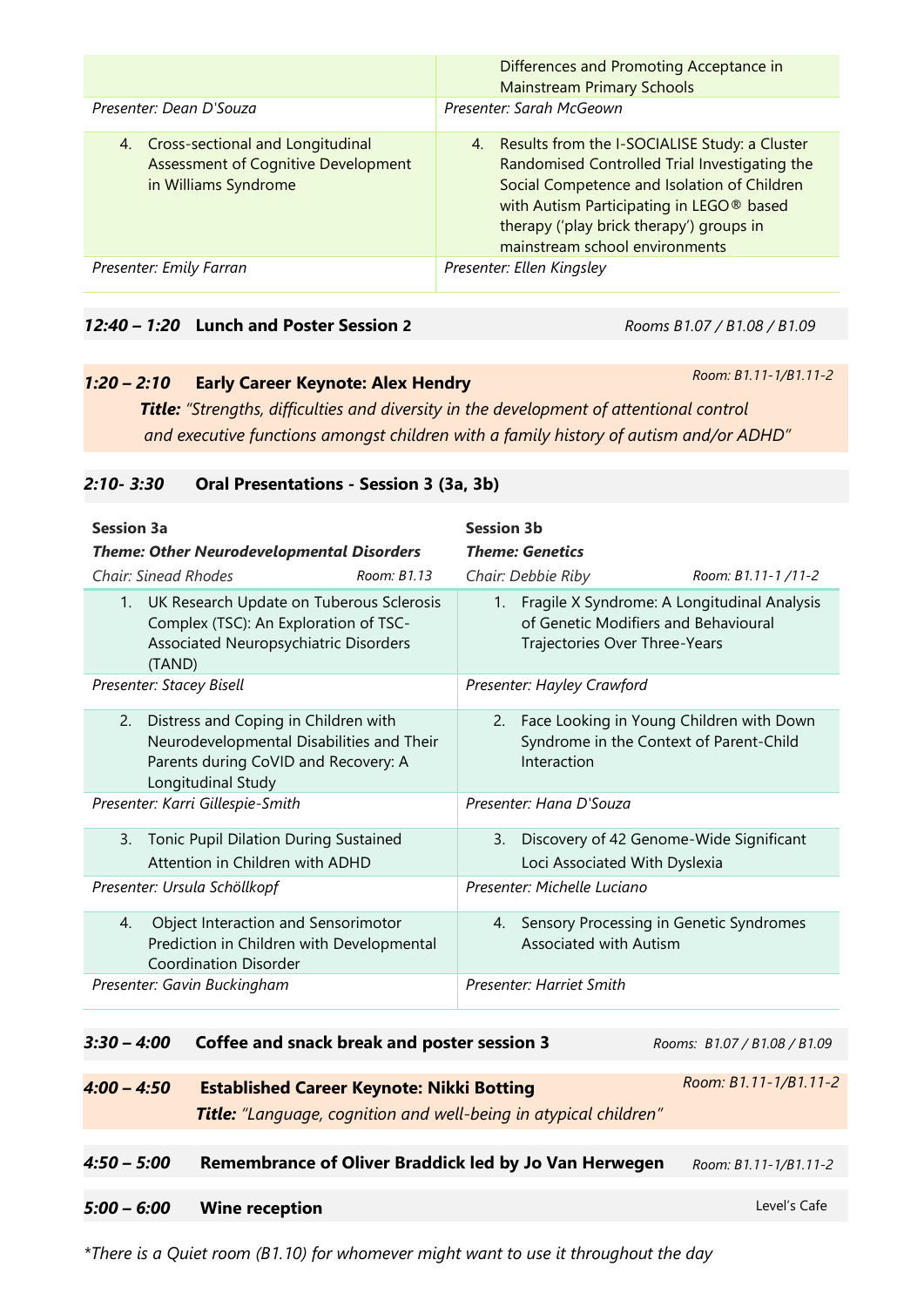**There will be 3 poster rooms in use for each of the 3 poster sessions throughout the day to control distancing and room capacity. See below for information about which posters will be presented in each of the sessions and the room in which they will be displayed.**  \*Presenters are expected to be at their poster during the allotted time session

## **Poster Session 1: 10:50-11:20 am (Tea/coffee break)**

**Posters 1-18**

### **Room 1 (B1.07) – Posters 1-6** / 19-24 / 38-43

- 1. Investigating Developmental Prosopagnosia across the Lifespan, Judith Lowes
- 2. Neurodevelopmental conditions & bilingual families: Access to information and support, Bérengère Digard
- 3. Exploring the concordance of objective and subjective measures of sleep in children with neurodevelopmental disorders: a systematic review and meta-analysis, Rory O'Sullivan
- 4. Depressive symptoms in ADHD and DCD: The mediating role of executive functioning in adults with single and co-existing diagnoses, Maria Broletti
- 5. Cognitive predictors of individual differences in children's language acquisition, Ashley Blake
- 6. Identifying and Knowing about Behaviour (i-KNOW): a study protocol for assessing the feasibility of the i-KNOW programme for individuals at Clinical High Risk for behaviours that challenge. Anna Hamilton

### **Room 2 (B1.08) – Posters 7-12**/ 25-31 / 44-49

- 7. Coproduction of the Edinburgh Psychoeducation Intervention for Children and Young People (EPIC): Acceptability and Feasibility Data, Claire Tai
- 8. Sensory processing in autism and ADHD and its association to attention, anxiety and adaptive functioning. Alokananda, Rudra.
- 9. Young people's experiences of Fetal Alcohol Spectrum Disorder: a photovoice study, Miranda Eodanable
- 10. An overview of a feasibility home-based motor control and learning intervention study for young autistic children, Tugce Cetiner
- 11. Proband traits of ASD and ADHD associate with infant sibling temperament development, Hanna Halkola
- 12. Assessing vocabulary outcomes in infants with an elevated likelihood of autism spectrum disorder: A comparison of parental report versus researcher administered testing, Zsofia Belteki

### **Room 3 (B1.09) – Posters 13-18** /32-37 /50-54

- 13. Tactile sensitivity: Sex differences and impact on social and interpersonal difficulties in autistic adults, Reece Chan
- 14. Phenotypic Characteristics and variability in CHARGE Syndrome: A PRISMA Compliant Systematic Review and Meta-Analysis and supporting interview study, Andrea Thomas
- 15. Visual Attention to Faces and Temporal Frequency: A Prospective Longitudinal Study of Infants with a Family History of Autism and ADHD, Mary Agyapong
- 16. Tackling the health inequalities experienced by people with a learning disability who are homeless, Dale Metcalfe
- 17. What is the impact of shielding on children and young people in IMAGINE-ID? Hannah Aissa
- 18. Screening for gastric pain in people with Neurodevelopmental Disorders and Intellectual Disability, Kelly Wade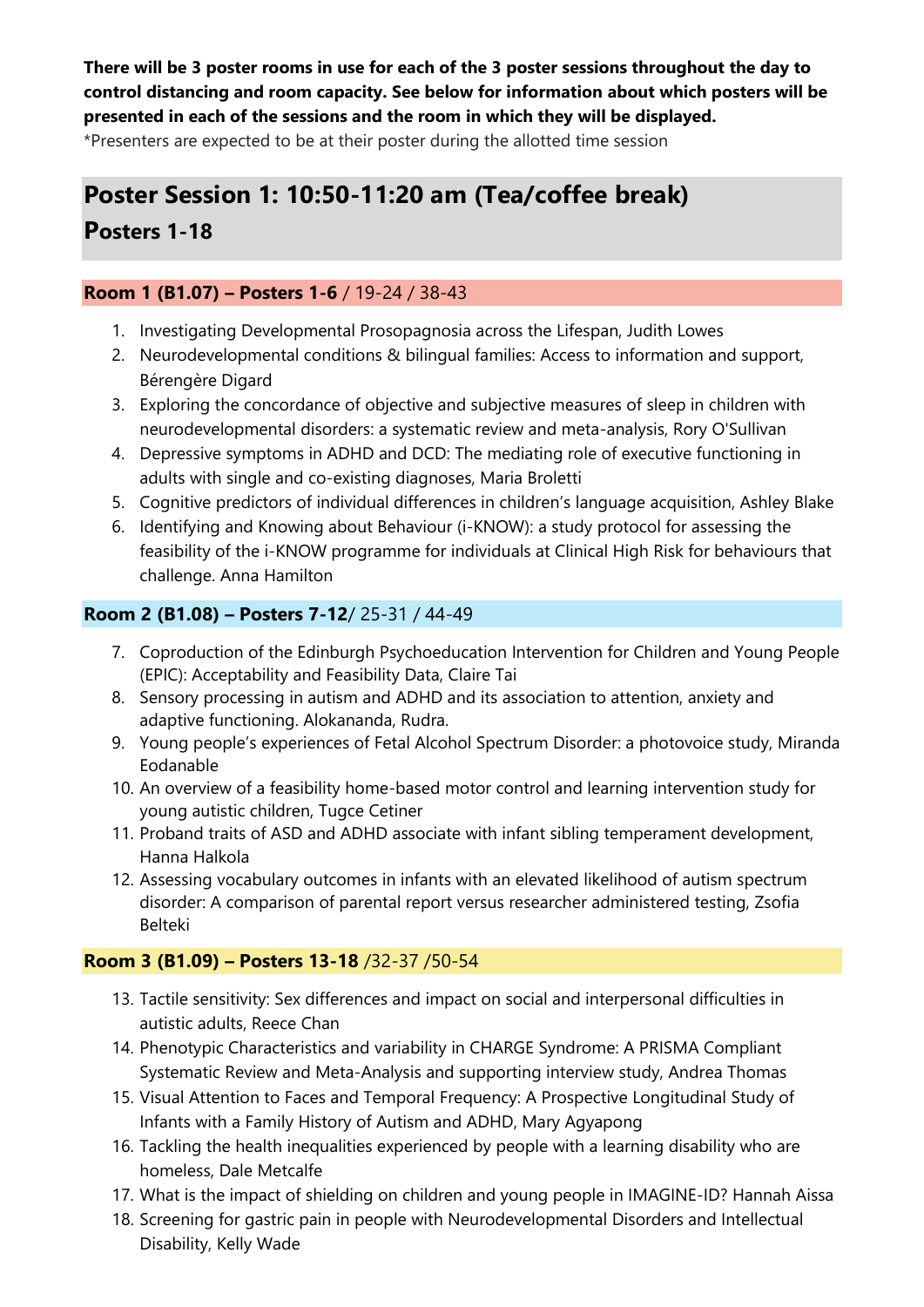## **Poster Session 2: 12:40-1:20 pm (Lunch)**

### Posters 19-37

### **Room 1 (B1.07) – Posters** 1-6 / **19-24** / 38-43

- 19. All-cause and cause-specific mortality in people with autism spectrum disorder: a systematic review, Laurence Forsyth
- 20. Interactions between Alterations in Infant Excitation/Inhibition Balance and Executive Attention Predict Autistic Traits in Childhood, Virginia Carter Leno
- 21. Literacy profiles of Autistic pupils at the start of primary school in a representative Scottish sample, Helen Corby
- 22. A systematic review and meta-analysis of the prevalence of suicidality in autistic and possibly autistic people without co-occurring intellectual disability, Victoria Newell
- 23. Sensory processing and eating behaviours in autism: A systematic review, Emy Nimbley
- 24. Neuronal gating of tactile input and sleep in infants at typical and elevated likelihood for autism spectrum disorder, Anna De Laet

### **Room 2 (B1.08) – Posters** 7-12/ **25-31** / 44-49

- 25. How does visual attention to social and non-social information influence learning and memory for autistic children and adolescents? Gaia Scerif
- 26. "Autistic kids do get a little lonely": social interactions, friendships, and eye contact in autistic adolescents, Rhys Proud
- 27. Pain in Autistic Children: Interviews with Child-Parent Dyads, Bethany Donaghy
- 28. Differential Eye Gaze Cue Processing in Autism Spectrum Disorder, Maximillian Soares Miehlstein
- 29. Examining the interaction of autism diagnosis and anxiety on daily functioning through tactile processing sensitivity: A moderated mediation model, Alexandra Mladenovic
- 30. Sensory hyper- and hypo-reactivity in early infancy may have differential developmental pathways to autism characteristics in childhood, Nisha Narvekar
- 31. How social value orientation affects stigma towards autistic people, comparing China with the UK, Jiayi Chen

### **Room 3 (B1.09) – Posters** 13-18 /**32-37** /50-54

- 32. Social Vulnerability in Children with Autism Spectrum Condition and Wiedemann-Steiner Syndrome, Jess Marshall
- 33. Autistic Students and Camouflaging in Groupwork: Prevalence and Effects on the Value of Learning, Sophie Kennedy
- 34. Attitudes Towards Autism: A Comparison of Attitudes and Knowledge Towards Autism Based on Adult Sibling Experiences, Carrie Ballantyne
- 35. Characterization of Expressive Language Development Using Large-Scale Data in Mandarin-Speaking Children with Autism Spectrum Disorder, Isabella Duan
- 36. A parent-led intervention to reduce anxiety in autistic children with a severe to profound intellectual disability: current data from the LADDERS pilot feasibility trial, Jessica Hughes
- 37. Development of a clinical screening instrument for depression symptoms in children and adolescents with autism spectrum disorder, Sinead Rhodes